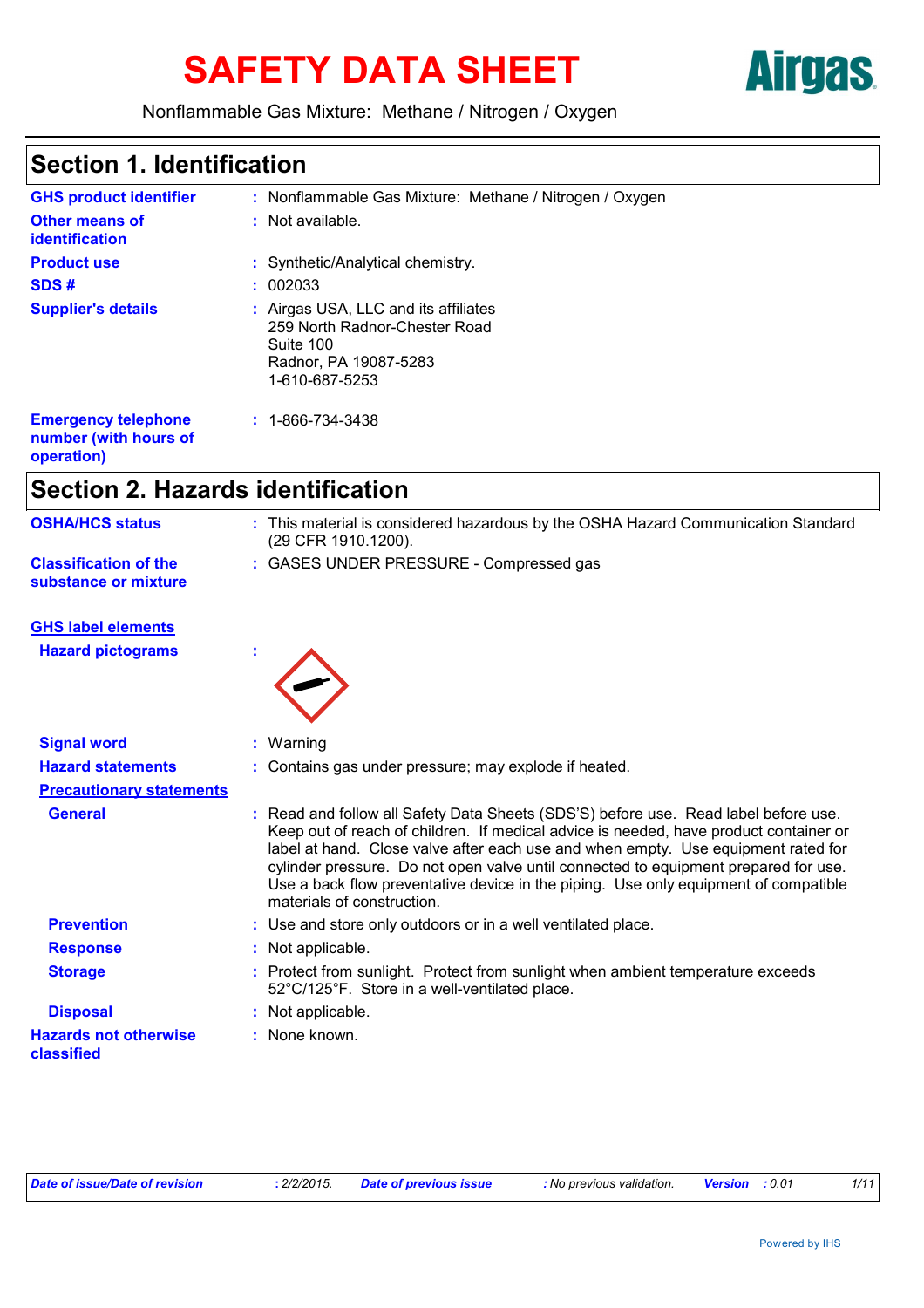### **Section 3. Composition/information on ingredients**

#### **Other means of Substance/mixture**

**identification**

**:** Mixture

**:** Not available.

#### **CAS number/other identifiers**

| <b>CAS number</b>   | : Not applicable. |
|---------------------|-------------------|
| <b>Product code</b> | : 002033          |

| Ingredient name | $\frac{9}{6}$     | <b>CAS number</b> |
|-----------------|-------------------|-------------------|
| Nitrogen        | 72 - 80.5         | 7727-37-9         |
| oxygen          | $19.5 - 23.5$     | 7782-44-7         |
| I methane       | $ 0.0001 - 3.75 $ | 74-82-8           |

**There are no additional ingredients present which, within the current knowledge of the supplier and in the concentrations applicable, are classified as hazardous to health or the environment and hence require reporting in this section.**

**Occupational exposure limits, if available, are listed in Section 8.**

### **Section 4. First aid measures**

### **Description of necessary first aid measures**

| <b>Eye contact</b>  | : Immediately flush eyes with plenty of water, occasionally lifting the upper and lower<br>eyelids. Check for and remove any contact lenses. Continue to rinse for at least 10<br>minutes. Get medical attention if irritation occurs.                                                                                                                                                                                                                                                                                                                                                                                                                                                                                                                                 |
|---------------------|------------------------------------------------------------------------------------------------------------------------------------------------------------------------------------------------------------------------------------------------------------------------------------------------------------------------------------------------------------------------------------------------------------------------------------------------------------------------------------------------------------------------------------------------------------------------------------------------------------------------------------------------------------------------------------------------------------------------------------------------------------------------|
| <b>Inhalation</b>   | : Remove victim to fresh air and keep at rest in a position comfortable for breathing. If<br>not breathing, if breathing is irregular or if respiratory arrest occurs, provide artificial<br>respiration or oxygen by trained personnel. It may be dangerous to the person providing<br>aid to give mouth-to-mouth resuscitation. Get medical attention if adverse health effects<br>persist or are severe. If unconscious, place in recovery position and get medical<br>attention immediately. Maintain an open airway. Loosen tight clothing such as a collar,<br>tie, belt or waistband. In case of inhalation of decomposition products in a fire,<br>symptoms may be delayed. The exposed person may need to be kept under medical<br>surveillance for 48 hours. |
| <b>Skin contact</b> | : Flush contaminated skin with plenty of water. Remove contaminated clothing and<br>shoes. Get medical attention if symptoms occur. Wash clothing before reuse. Clean<br>shoes thoroughly before reuse.                                                                                                                                                                                                                                                                                                                                                                                                                                                                                                                                                                |
| <b>Ingestion</b>    | : As this product is a gas, refer to the inhalation section.                                                                                                                                                                                                                                                                                                                                                                                                                                                                                                                                                                                                                                                                                                           |

**Most important symptoms/effects, acute and delayed**

#### **Potential acute health effects**

| <b>Eye contact</b>                  | : Contact with rapidly expanding gas may cause burns or frostbite.                                                  |
|-------------------------------------|---------------------------------------------------------------------------------------------------------------------|
| <b>Inhalation</b>                   | Exposure to decomposition products may cause a health hazard. Serious effects may<br>be delayed following exposure. |
| <b>Skin contact</b>                 | : Contact with rapidly expanding gas may cause burns or frostbite.                                                  |
| <b>Frostbite</b>                    | : Try to warm up the frozen tissues and seek medical attention.                                                     |
| <b>Ingestion</b>                    | : As this product is a gas, refer to the inhalation section.                                                        |
| <b>Over-exposure signs/symptoms</b> |                                                                                                                     |
| <b>Eye contact</b>                  | : No specific data.                                                                                                 |
| <b>Inhalation</b>                   | : No specific data.                                                                                                 |
| <b>Skin contact</b>                 | : No specific data.                                                                                                 |
| <b>Ingestion</b>                    | : No specific data.                                                                                                 |
|                                     |                                                                                                                     |
|                                     |                                                                                                                     |

```
Date of issue/Date of revision : 2/2/2015. Date of previous issue : No previous validation. Version : 0.01 2/11
```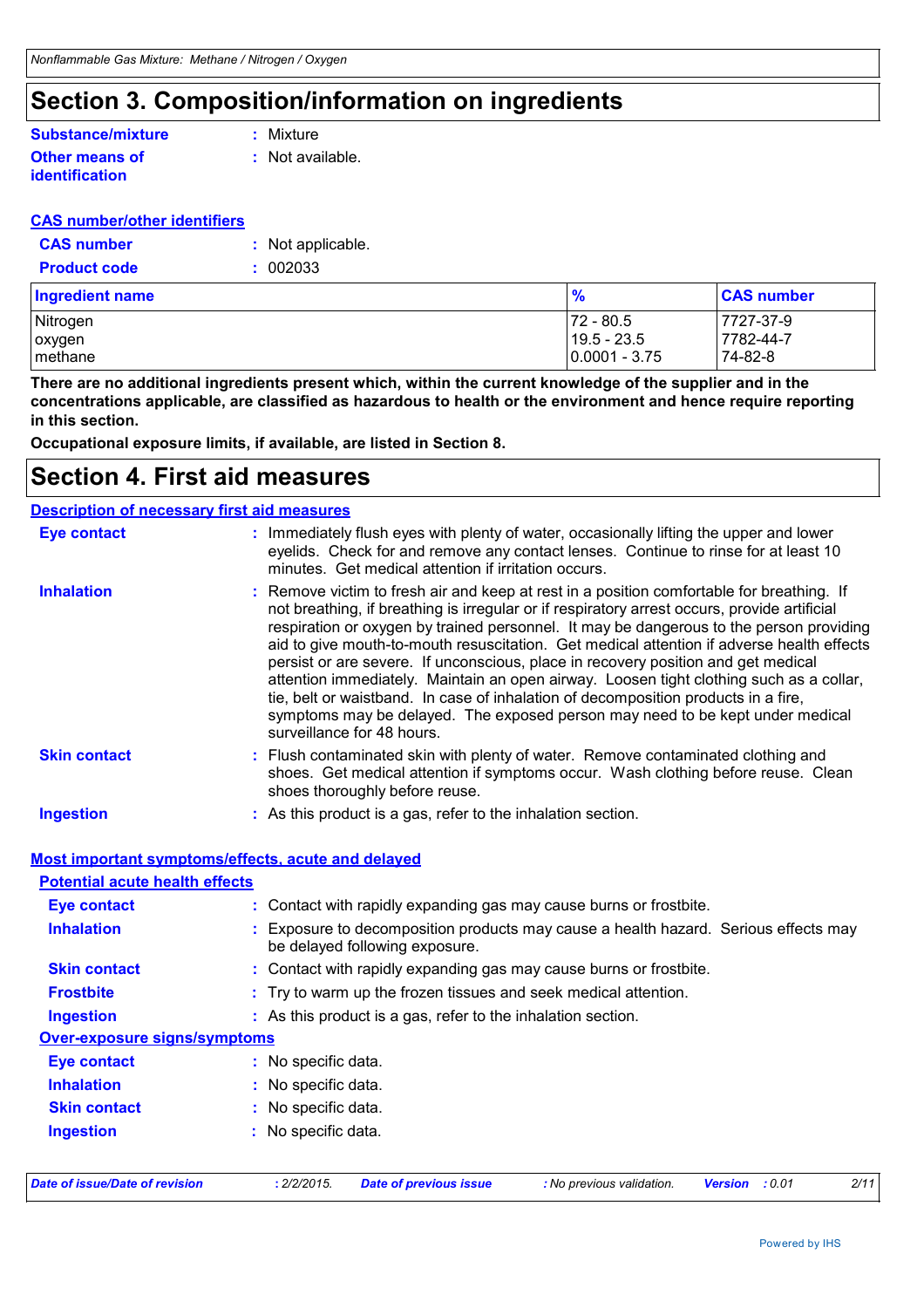### **Section 4. First aid measures**

|                                   | Indication of immediate medical attention and special treatment needed, if necessary                                                                                          |
|-----------------------------------|-------------------------------------------------------------------------------------------------------------------------------------------------------------------------------|
| <b>Notes to physician</b>         | : In case of inhalation of decomposition products in a fire, symptoms may be delayed.<br>The exposed person may need to be kept under medical surveillance for 48 hours.      |
| <b>Specific treatments</b>        | : No specific treatment.                                                                                                                                                      |
| <b>Protection of first-aiders</b> | : No action shall be taken involving any personal risk or without suitable training. It may<br>be dangerous to the person providing aid to give mouth-to-mouth resuscitation. |

#### **See toxicological information (Section 11)**

| <b>Section 5. Fire-fighting measures</b>                 |                                                                                                                                                                                                                                                                                                                                                                                      |
|----------------------------------------------------------|--------------------------------------------------------------------------------------------------------------------------------------------------------------------------------------------------------------------------------------------------------------------------------------------------------------------------------------------------------------------------------------|
| <b>Extinguishing media</b>                               |                                                                                                                                                                                                                                                                                                                                                                                      |
| <b>Suitable extinguishing</b><br>media                   | : Use an extinguishing agent suitable for the surrounding fire.                                                                                                                                                                                                                                                                                                                      |
| <b>Unsuitable extinguishing</b><br>media                 | : None known.                                                                                                                                                                                                                                                                                                                                                                        |
| <b>Specific hazards arising</b><br>from the chemical     | : Contains gas under pressure. In a fire or if heated, a pressure increase will occur and<br>the container may burst or explode.                                                                                                                                                                                                                                                     |
| <b>Hazardous thermal</b><br>decomposition products       | : Decomposition products may include the following materials:<br>carbon dioxide<br>carbon monoxide<br>nitrogen oxides                                                                                                                                                                                                                                                                |
| <b>Special protective actions</b><br>for fire-fighters   | : Promptly isolate the scene by removing all persons from the vicinity of the incident if<br>there is a fire. No action shall be taken involving any personal risk or without suitable<br>training. Contact supplier immediately for specialist advice. Move containers from fire<br>area if this can be done without risk. Use water spray to keep fire-exposed containers<br>cool. |
| <b>Special protective</b><br>equipment for fire-fighters | : Fire-fighters should wear appropriate protective equipment and self-contained breathing<br>apparatus (SCBA) with a full face-piece operated in positive pressure mode.                                                                                                                                                                                                             |

### **Section 6. Accidental release measures**

|                                                              | <b>Personal precautions, protective equipment and emergency procedures</b>                                                                                                                                                                                                                                                                              |
|--------------------------------------------------------------|---------------------------------------------------------------------------------------------------------------------------------------------------------------------------------------------------------------------------------------------------------------------------------------------------------------------------------------------------------|
| For non-emergency<br>personnel                               | : No action shall be taken involving any personal risk or without suitable training.<br>Evacuate surrounding areas. Keep unnecessary and unprotected personnel from<br>entering. Avoid breathing gas. Provide adequate ventilation. Wear appropriate<br>respirator when ventilation is inadequate. Put on appropriate personal protective<br>equipment. |
| For emergency responders :                                   | If specialised clothing is required to deal with the spillage, take note of any information<br>in Section 8 on suitable and unsuitable materials. See also the information in "For non-<br>emergency personnel".                                                                                                                                        |
| <b>Environmental precautions</b>                             | Ensure emergency procedures to deal with accidental gas releases are in place to avoid<br>contamination of the environment. Inform the relevant authorities if the product has<br>caused environmental pollution (sewers, waterways, soil or air).                                                                                                      |
| <b>Methods and materials for containment and cleaning up</b> |                                                                                                                                                                                                                                                                                                                                                         |
| <b>Small spill</b>                                           | : Immediately contact emergency personnel. Stop leak if without risk.                                                                                                                                                                                                                                                                                   |
| Large spill                                                  | : Immediately contact emergency personnel. Stop leak if without risk. Note: see Section<br>1 for emergency contact information and Section 13 for waste disposal.                                                                                                                                                                                       |
| Date of issue/Date of revision                               | 3/11<br>: 2/2/2015.<br><b>Date of previous issue</b><br>: No previous validation.<br><b>Version</b> : 0.01                                                                                                                                                                                                                                              |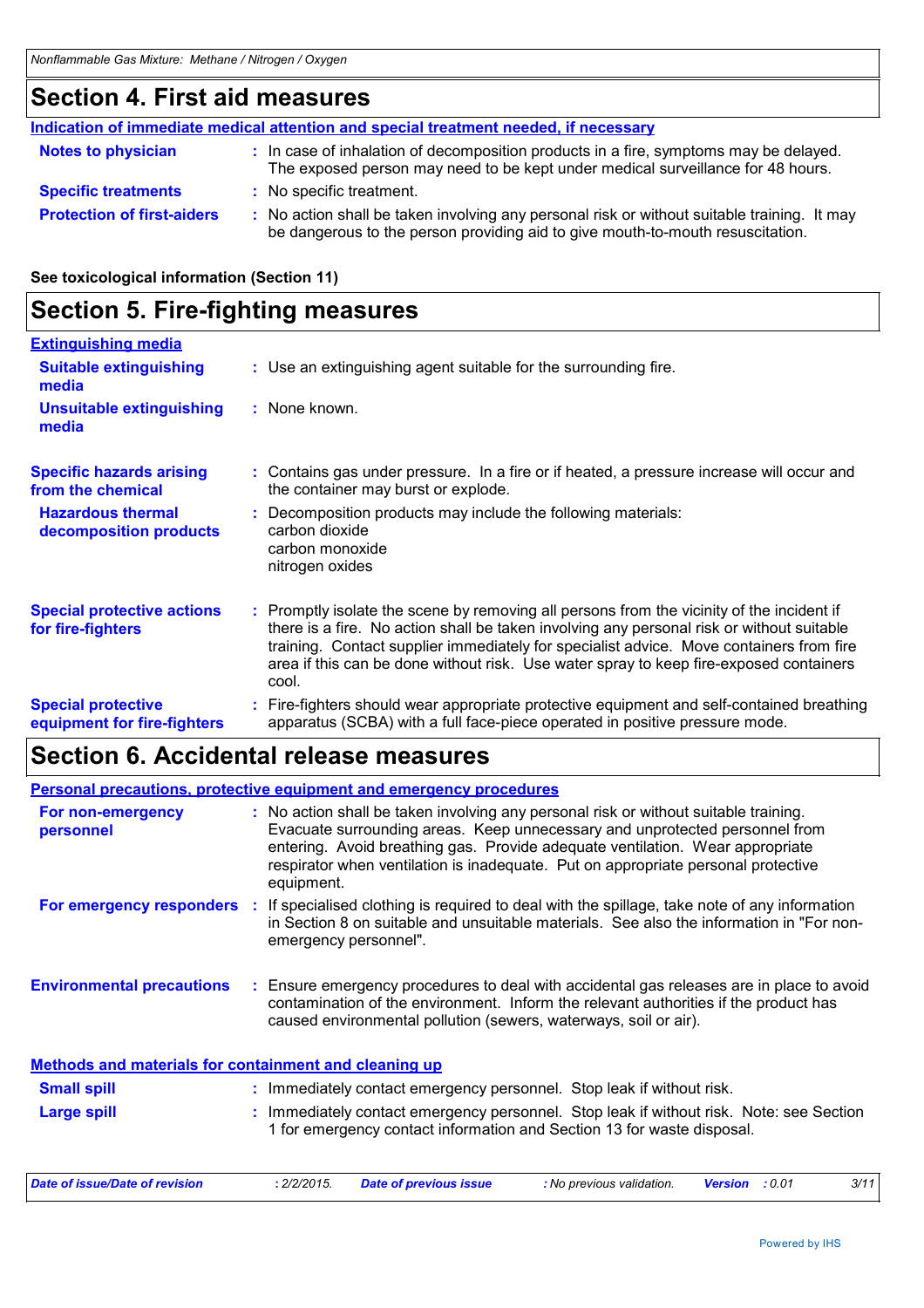### **Section 7. Handling and storage**

| <b>Precautions for safe handling</b>                                             |                                                                                                                                                                                                                                                                                                                                                                                                                                                                                                           |
|----------------------------------------------------------------------------------|-----------------------------------------------------------------------------------------------------------------------------------------------------------------------------------------------------------------------------------------------------------------------------------------------------------------------------------------------------------------------------------------------------------------------------------------------------------------------------------------------------------|
| <b>Protective measures</b>                                                       | : Put on appropriate personal protective equipment (see Section 8). Contains gas under<br>pressure. Avoid contact with eyes, skin and clothing. Avoid breathing gas. Empty<br>containers retain product residue and can be hazardous. Do not puncture or incinerate<br>container. Use equipment rated for cylinder pressure. Close valve after each use and<br>when empty. Protect cylinders from physical damage; do not drag, roll, slide, or drop.<br>Use a suitable hand truck for cylinder movement. |
| <b>Advice on general</b><br>occupational hygiene                                 | : Eating, drinking and smoking should be prohibited in areas where this material is<br>handled, stored and processed. Workers should wash hands and face before eating,<br>drinking and smoking. Remove contaminated clothing and protective equipment before<br>entering eating areas. See also Section 8 for additional information on hygiene<br>measures.                                                                                                                                             |
| <b>Conditions for safe storage,</b><br>including any<br><b>incompatibilities</b> | Store in accordance with local regulations. Store in a segregated and approved area.<br>Store away from direct sunlight in a dry, cool and well-ventilated area, away from<br>incompatible materials (see Section 10). Keep container tightly closed and sealed until<br>ready for use. Cylinders should be stored upright, with valve protection cap in place,<br>and firmly secured to prevent falling or being knocked over. Cylinder temperatures<br>should not exceed 52 °C (125 °F).                |

# **Section 8. Exposure controls/personal protection**

| <b>Control parameters</b>                  |                                                                                                                                                                                                                                                                                                                                                                                                                                                                                                                                                                                                                        |
|--------------------------------------------|------------------------------------------------------------------------------------------------------------------------------------------------------------------------------------------------------------------------------------------------------------------------------------------------------------------------------------------------------------------------------------------------------------------------------------------------------------------------------------------------------------------------------------------------------------------------------------------------------------------------|
| <b>Occupational exposure limits</b>        |                                                                                                                                                                                                                                                                                                                                                                                                                                                                                                                                                                                                                        |
| None.                                      |                                                                                                                                                                                                                                                                                                                                                                                                                                                                                                                                                                                                                        |
|                                            |                                                                                                                                                                                                                                                                                                                                                                                                                                                                                                                                                                                                                        |
| <b>Appropriate engineering</b><br>controls | : Good general ventilation should be sufficient to control worker exposure to airborne<br>contaminants.                                                                                                                                                                                                                                                                                                                                                                                                                                                                                                                |
| <b>Environmental exposure</b><br>controls  | Emissions from ventilation or work process equipment should be checked to ensure<br>they comply with the requirements of environmental protection legislation. In some<br>cases, fume scrubbers, filters or engineering modifications to the process equipment<br>will be necessary to reduce emissions to acceptable levels.                                                                                                                                                                                                                                                                                          |
| <b>Individual protection measures</b>      |                                                                                                                                                                                                                                                                                                                                                                                                                                                                                                                                                                                                                        |
| <b>Hygiene measures</b>                    | : Wash hands, forearms and face thoroughly after handling chemical products, before<br>eating, smoking and using the lavatory and at the end of the working period.<br>Appropriate techniques should be used to remove potentially contaminated clothing.<br>Wash contaminated clothing before reusing. Ensure that eyewash stations and safety<br>showers are close to the workstation location.                                                                                                                                                                                                                      |
| <b>Eye/face protection</b>                 | : Safety eyewear complying with an approved standard should be used when a risk<br>assessment indicates this is necessary to avoid exposure to liquid splashes, mists,<br>gases or dusts. If contact is possible, the following protection should be worn, unless<br>the assessment indicates a higher degree of protection: safety glasses with side-<br>shields.                                                                                                                                                                                                                                                     |
| <b>Skin protection</b>                     |                                                                                                                                                                                                                                                                                                                                                                                                                                                                                                                                                                                                                        |
| <b>Hand protection</b>                     | : Chemical-resistant, impervious gloves complying with an approved standard should be<br>worn at all times when handling chemical products if a risk assessment indicates this is<br>necessary. Considering the parameters specified by the glove manufacturer, check<br>during use that the gloves are still retaining their protective properties. It should be<br>noted that the time to breakthrough for any glove material may be different for different<br>glove manufacturers. In the case of mixtures, consisting of several substances, the<br>protection time of the gloves cannot be accurately estimated. |
| <b>Date of issue/Date of revision</b>      | 4/11<br>: 2/2/2015.<br><b>Date of previous issue</b><br>: No previous validation.<br><b>Version</b> : 0.01                                                                                                                                                                                                                                                                                                                                                                                                                                                                                                             |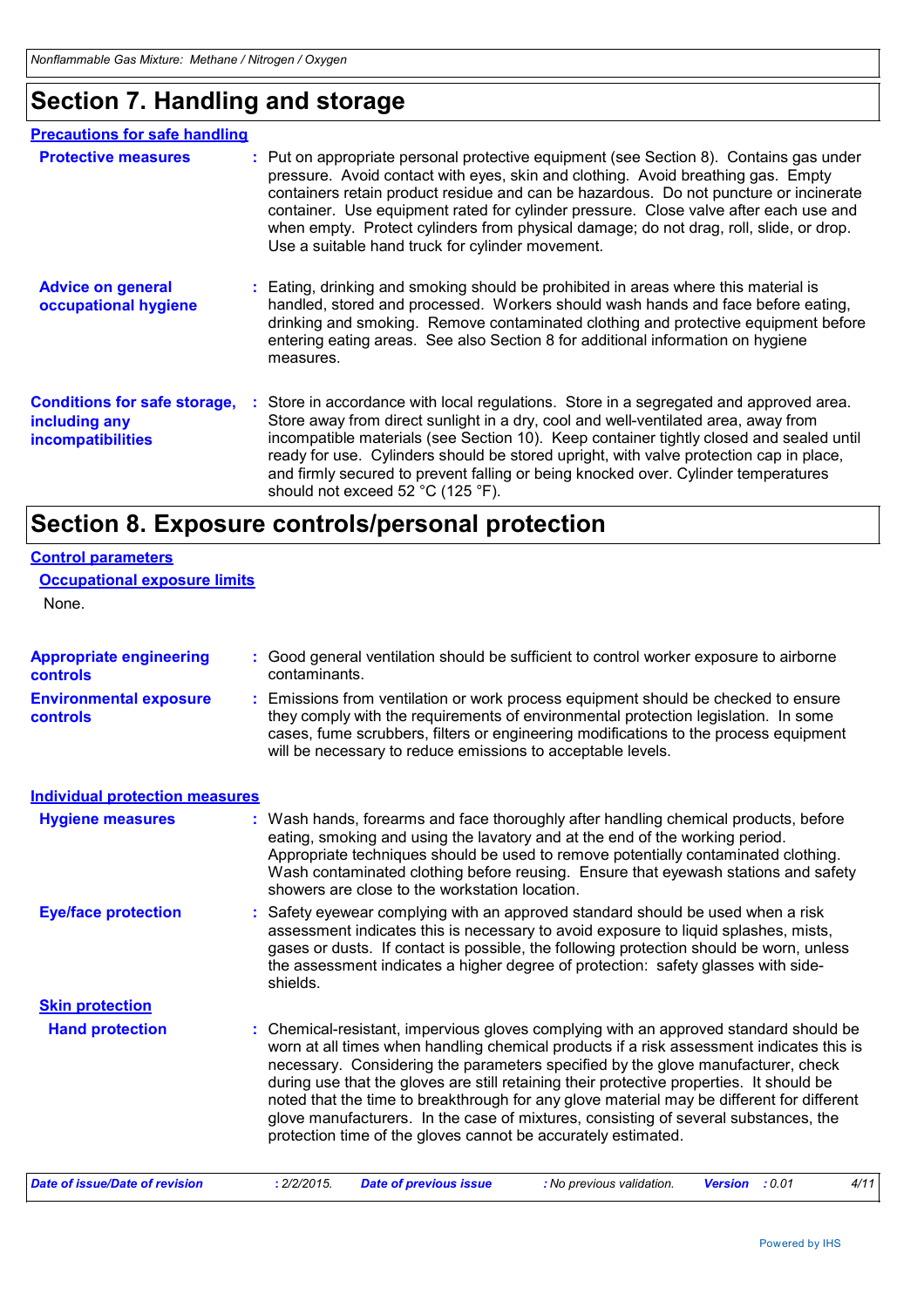# **Section 8. Exposure controls/personal protection**

| <b>Body protection</b>        | : Personal protective equipment for the body should be selected based on the task being<br>performed and the risks involved and should be approved by a specialist before<br>handling this product.                                                                                                                        |
|-------------------------------|----------------------------------------------------------------------------------------------------------------------------------------------------------------------------------------------------------------------------------------------------------------------------------------------------------------------------|
| <b>Other skin protection</b>  | : Appropriate footwear and any additional skin protection measures should be selected<br>based on the task being performed and the risks involved and should be approved by a<br>specialist before handling this product.                                                                                                  |
| <b>Respiratory protection</b> | : Use a properly fitted, air-purifying or air-fed respirator complying with an approved<br>standard if a risk assessment indicates this is necessary. Respirator selection must be<br>based on known or anticipated exposure levels, the hazards of the product and the safe<br>working limits of the selected respirator. |

### **Section 9. Physical and chemical properties**

| <b>Appearance</b>                                 |                                                                                                                                                  |
|---------------------------------------------------|--------------------------------------------------------------------------------------------------------------------------------------------------|
| <b>Physical state</b>                             | : Gas.                                                                                                                                           |
| <b>Color</b>                                      | : Not available.                                                                                                                                 |
| <b>Melting/freezing point</b>                     | : -187.6 $\degree$ C (-305.7 $\degree$ F) This is based on data for the following ingredient: methane.<br>Weighted average: -211.06°C (-347.9°F) |
| <b>Critical temperature</b>                       | : Lowest known value: -146.95°C (-232.5°F) (nitrogen).                                                                                           |
| Odor                                              | : Not available.                                                                                                                                 |
| <b>Odor threshold</b>                             | : Not available.                                                                                                                                 |
| рH                                                | Not available.                                                                                                                                   |
| <b>Flash point</b>                                | : Not available.                                                                                                                                 |
| <b>Burning time</b>                               | : Not applicable.                                                                                                                                |
| <b>Burning rate</b>                               | : Not applicable.                                                                                                                                |
| <b>Evaporation rate</b>                           | : Not available.                                                                                                                                 |
| <b>Flammability (solid, gas)</b>                  | : Not available.                                                                                                                                 |
| Lower and upper explosive<br>(flammable) limits   | : Not available.                                                                                                                                 |
| <b>Vapor pressure</b>                             | : Not available.                                                                                                                                 |
| <b>Vapor density</b>                              | : Highest known value: 1.1 (Air = 1) (oxygen). Weighted average: $0.99$ (Air = 1)                                                                |
| Gas Density (lb/ft <sup>3</sup> )                 | : Weighted average: 0.08                                                                                                                         |
| <b>Relative density</b>                           | Not applicable.                                                                                                                                  |
| <b>Solubility</b>                                 | : Not available.                                                                                                                                 |
| <b>Solubility in water</b>                        | : Not available.                                                                                                                                 |
| <b>Partition coefficient: n-</b><br>octanol/water | : Not available.                                                                                                                                 |
| <b>Auto-ignition temperature</b>                  | $:$ Not available.                                                                                                                               |
| <b>Decomposition temperature</b>                  | : Not available.                                                                                                                                 |
| <b>SADT</b>                                       | : Not available.                                                                                                                                 |
| <b>Viscosity</b>                                  | : Not applicable.                                                                                                                                |

|  | Date of issue/Date of revision | . 2/2/2015. | <b>Date of previous issue</b> | : No previous validation. | Version<br>: 0.01 |  |
|--|--------------------------------|-------------|-------------------------------|---------------------------|-------------------|--|
|--|--------------------------------|-------------|-------------------------------|---------------------------|-------------------|--|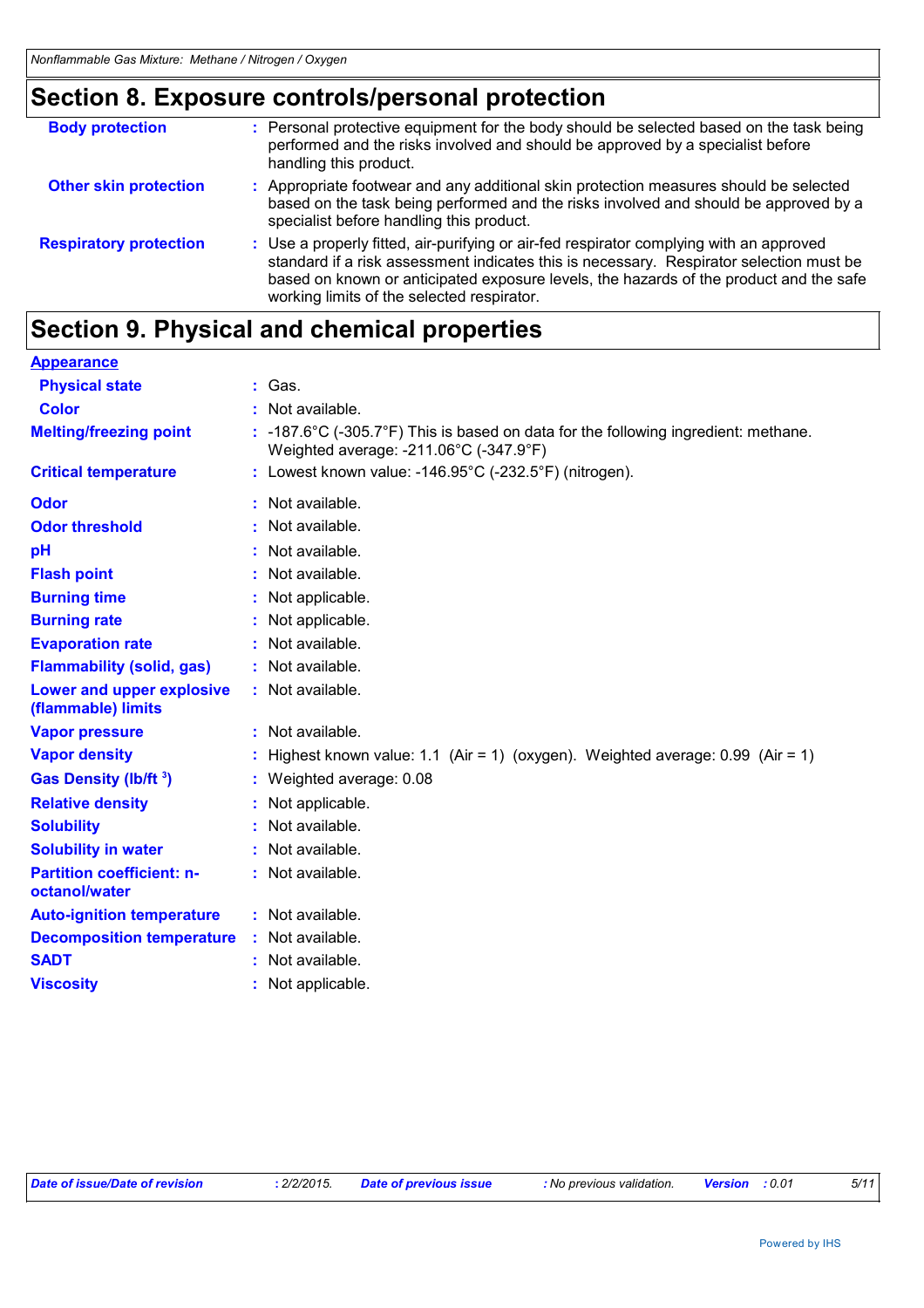### **Section 10. Stability and reactivity**

| <b>Reactivity</b>                                   | : No specific test data related to reactivity available for this product or its ingredients.              |
|-----------------------------------------------------|-----------------------------------------------------------------------------------------------------------|
| <b>Chemical stability</b>                           | : The product is stable.                                                                                  |
| <b>Possibility of hazardous</b><br><b>reactions</b> | : Under normal conditions of storage and use, hazardous reactions will not occur.                         |
| <b>Conditions to avoid</b>                          | : No specific data.                                                                                       |
| <b>substances</b>                                   | <b>Incompatibility with various</b> : Not considered to be reactive according to our database.            |
| <b>Hazardous decomposition</b><br>products          | : Under normal conditions of storage and use, hazardous decomposition products should<br>not be produced. |

Under normal conditions of storage and use, hazardous polymerization will not occur. **: Hazardous polymerization**

### **Section 11. Toxicological information**

| Information on toxicological effects                                       |
|----------------------------------------------------------------------------|
| <b>Acute toxicity</b><br>Not available.                                    |
| <b>Irritation/Corrosion</b>                                                |
| Not available.                                                             |
| <b>Sensitization</b>                                                       |
| Not available.                                                             |
| <b>Mutagenicity</b>                                                        |
| Not available.                                                             |
| <b>Carcinogenicity</b>                                                     |
| Not available.                                                             |
| <b>Reproductive toxicity</b><br>Not available.                             |
| <b>Teratogenicity</b>                                                      |
| Not available.                                                             |
| <b>Specific target organ toxicity (single exposure)</b>                    |
| Not available.                                                             |
| <b>Specific target organ toxicity (repeated exposure)</b>                  |
| Not available.                                                             |
| <b>Aspiration hazard</b><br>Not available.                                 |
|                                                                            |
| <b>Information on the likely</b><br>: Not available.<br>routes of exposure |

*Date of issue/Date of revision* **:** *2/2/2015. Date of previous issue : No previous validation. Version : 0.01 6/11*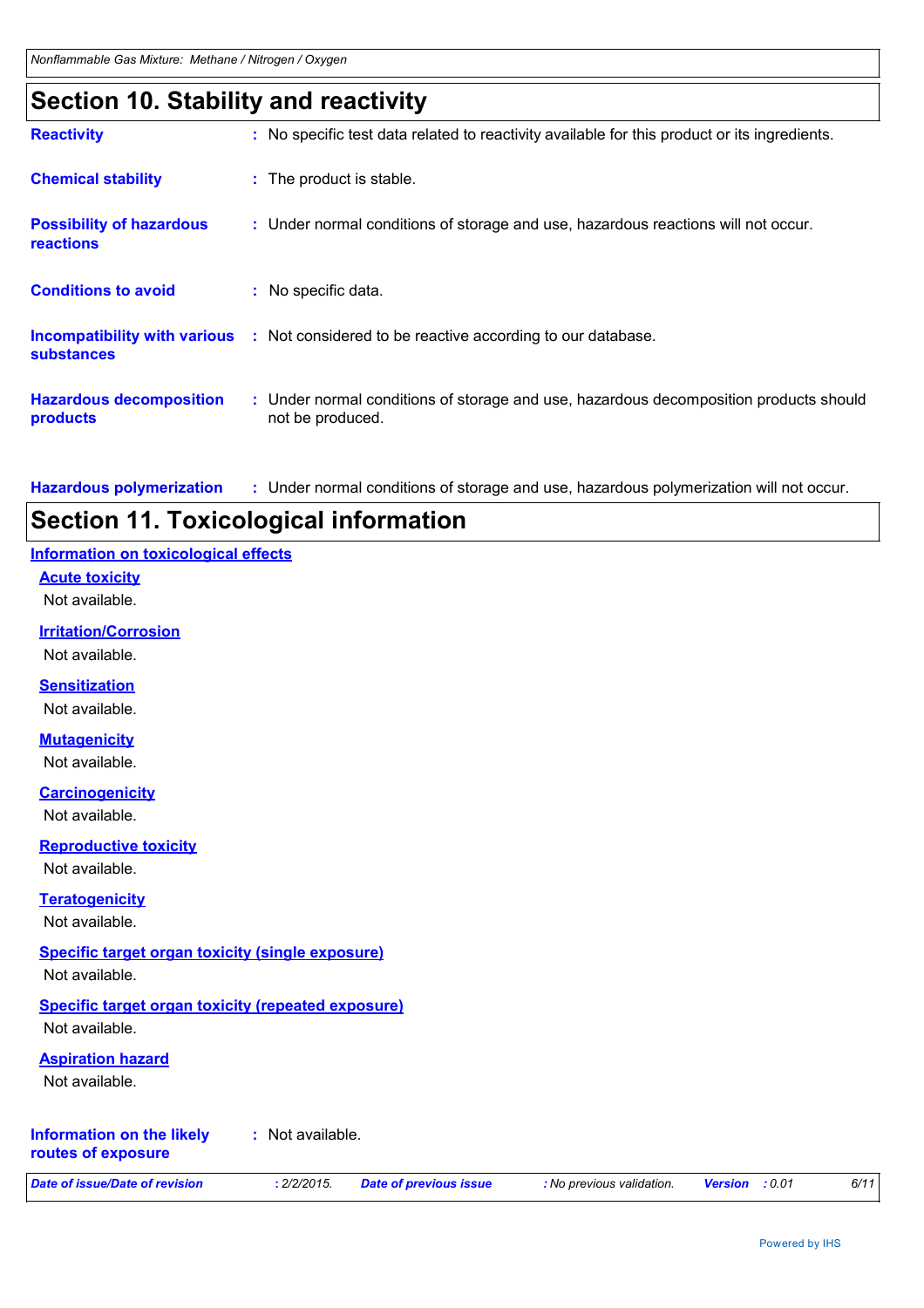### **Section 11. Toxicological information**

| <b>Potential acute health effects</b>                 |                                                                                                                       |
|-------------------------------------------------------|-----------------------------------------------------------------------------------------------------------------------|
| <b>Eye contact</b>                                    | : Contact with rapidly expanding gas may cause burns or frostbite.                                                    |
| <b>Inhalation</b>                                     | : Exposure to decomposition products may cause a health hazard. Serious effects may<br>be delayed following exposure. |
| <b>Skin contact</b>                                   | : Contact with rapidly expanding gas may cause burns or frostbite.                                                    |
| <b>Ingestion</b>                                      | : As this product is a gas, refer to the inhalation section.                                                          |
|                                                       | <b>Symptoms related to the physical, chemical and toxicological characteristics</b>                                   |
| <b>Eye contact</b>                                    | : No specific data.                                                                                                   |
| <b>Inhalation</b>                                     | : No specific data.                                                                                                   |
| <b>Skin contact</b>                                   | : No specific data.                                                                                                   |
| <b>Ingestion</b>                                      | : No specific data.                                                                                                   |
|                                                       | Delayed and immediate effects and also chronic effects from short and long term exposure                              |
| <b>Short term exposure</b>                            |                                                                                                                       |
| <b>Potential immediate</b><br>effects                 | : Not available.                                                                                                      |
| <b>Potential delayed effects</b>                      | : Not available.                                                                                                      |
| <b>Long term exposure</b>                             |                                                                                                                       |
| <b>Potential immediate</b><br>effects                 | : Not available.                                                                                                      |
|                                                       |                                                                                                                       |
| <b>Potential delayed effects</b>                      | : Not available.                                                                                                      |
| <b>Potential chronic health effects</b>               |                                                                                                                       |
| Not available.                                        |                                                                                                                       |
| <b>General</b>                                        | : No known significant effects or critical hazards.                                                                   |
| <b>Carcinogenicity</b>                                | : No known significant effects or critical hazards.                                                                   |
| <b>Mutagenicity</b>                                   | : No known significant effects or critical hazards.                                                                   |
| <b>Teratogenicity</b><br><b>Developmental effects</b> | : No known significant effects or critical hazards.<br>: No known significant effects or critical hazards.            |

#### **Numerical measures of toxicity**

Not available. **Acute toxicity estimates**

### **Section 12. Ecological information**

#### **Toxicity**

Not available.

#### **Persistence and degradability**

Not available.

#### **Bioaccumulative potential**

*Date of issue/Date of revision* **:** *2/2/2015. Date of previous issue : No previous validation. Version : 0.01 7/11*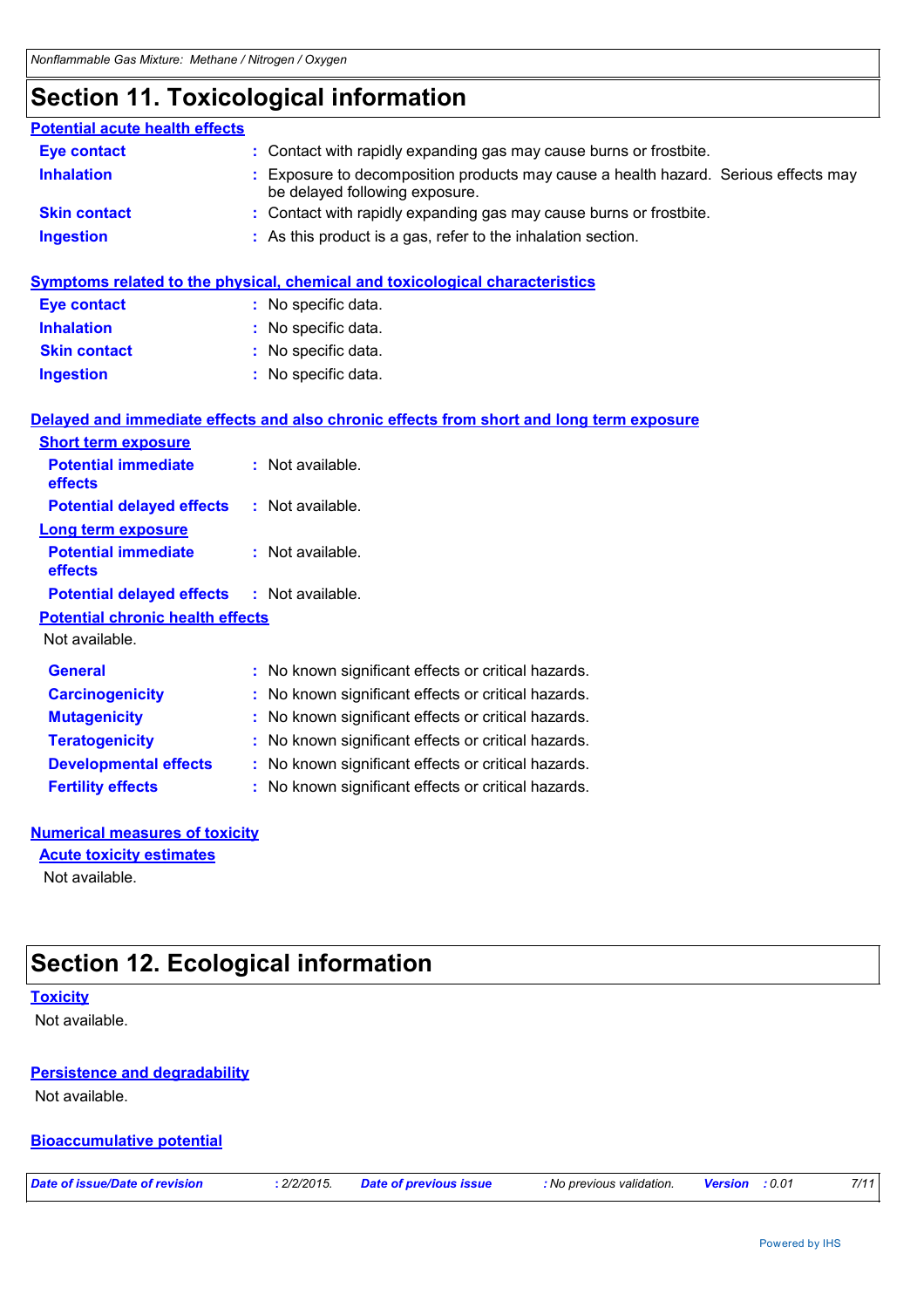### **Section 12. Ecological information**

Not available.

#### **Mobility in soil**

**Soil/water partition coefficient (KOC)**

**:** Not available.

#### **Other adverse effects** : No known significant effects or critical hazards.

### **Section 13. Disposal considerations**

The generation of waste should be avoided or minimized wherever possible. Disposal of this product, solutions and any by-products should at all times comply with the requirements of environmental protection and waste disposal legislation and any regional local authority requirements. Dispose of surplus and non-recyclable products via a licensed waste disposal contractor. Waste should not be disposed of untreated to the sewer unless fully compliant with the requirements of all authorities with jurisdiction. Empty Airgas-owned pressure vessels should be returned to Airgas. Waste packaging should be recycled. Incineration or landfill should only be considered when recycling is not feasible. This material and its container must be disposed of in a safe way. Empty containers or liners may retain some product residues. Do not puncture or incinerate container. **Disposal methods :**

### **Section 14. Transport information**

|                                         | <b>DOT</b>                                      | <b>TDG</b>                                                                                                                     | <b>Mexico</b>                                          | <b>IMDG</b>                                            | <b>IATA</b>                                     |
|-----------------------------------------|-------------------------------------------------|--------------------------------------------------------------------------------------------------------------------------------|--------------------------------------------------------|--------------------------------------------------------|-------------------------------------------------|
| <b>UN number</b>                        | <b>UN1956</b>                                   | <b>UN1956</b>                                                                                                                  | <b>UN1956</b>                                          | <b>UN1956</b>                                          | UN1956                                          |
| <b>UN proper</b><br>shipping name       | COMPRESSED GAS.<br>N.O.S. (nitrogen,<br>oxygen) | COMPRESSED GAS,<br>N.O.S. (nitrogen,<br>oxygen)                                                                                | <b>COMPRESSED GAS.</b><br>N.O.S. (nitrogen,<br>oxygen) | <b>COMPRESSED GAS.</b><br>N.O.S. (nitrogen,<br>oxygen) | COMPRESSED GAS.<br>N.O.S. (nitrogen,<br>oxygen) |
| <b>Transport</b><br>hazard class(es)    | 2.2<br><b>VON-FLAMMADLE GA</b>                  | 2.2                                                                                                                            | 2.2                                                    | 2.2                                                    | 2.2                                             |
| <b>Packing group</b>                    |                                                 |                                                                                                                                |                                                        |                                                        |                                                 |
| <b>Environment</b>                      | No.                                             | No.                                                                                                                            | No.                                                    | No.                                                    | No.                                             |
| <b>Additional</b><br><b>information</b> |                                                 | <b>Explosive Limit and</b><br><b>Limited Quantity Index</b><br>0.125<br><b>Passenger Carrying</b><br><b>Road or Rail Index</b> |                                                        |                                                        |                                                 |

**"Refer to CFR 49 (or authority having jurisdiction) to determine the information required for shipment of the product."** 

**Special precautions for user** : Transport within user's premises: always transport in closed containers that are upright and secure. Ensure that persons transporting the product know what to do in the event of an accident or spillage.

**Transport in bulk according :** Not available. **to Annex II of MARPOL 73/78 and the IBC Code**

| Date of issue/Date of revision | 2/2/2015. | <b>Date of previous issue</b> | : No previous validation. | <b>Version</b> :0.01 |  | 8/11 |
|--------------------------------|-----------|-------------------------------|---------------------------|----------------------|--|------|
|--------------------------------|-----------|-------------------------------|---------------------------|----------------------|--|------|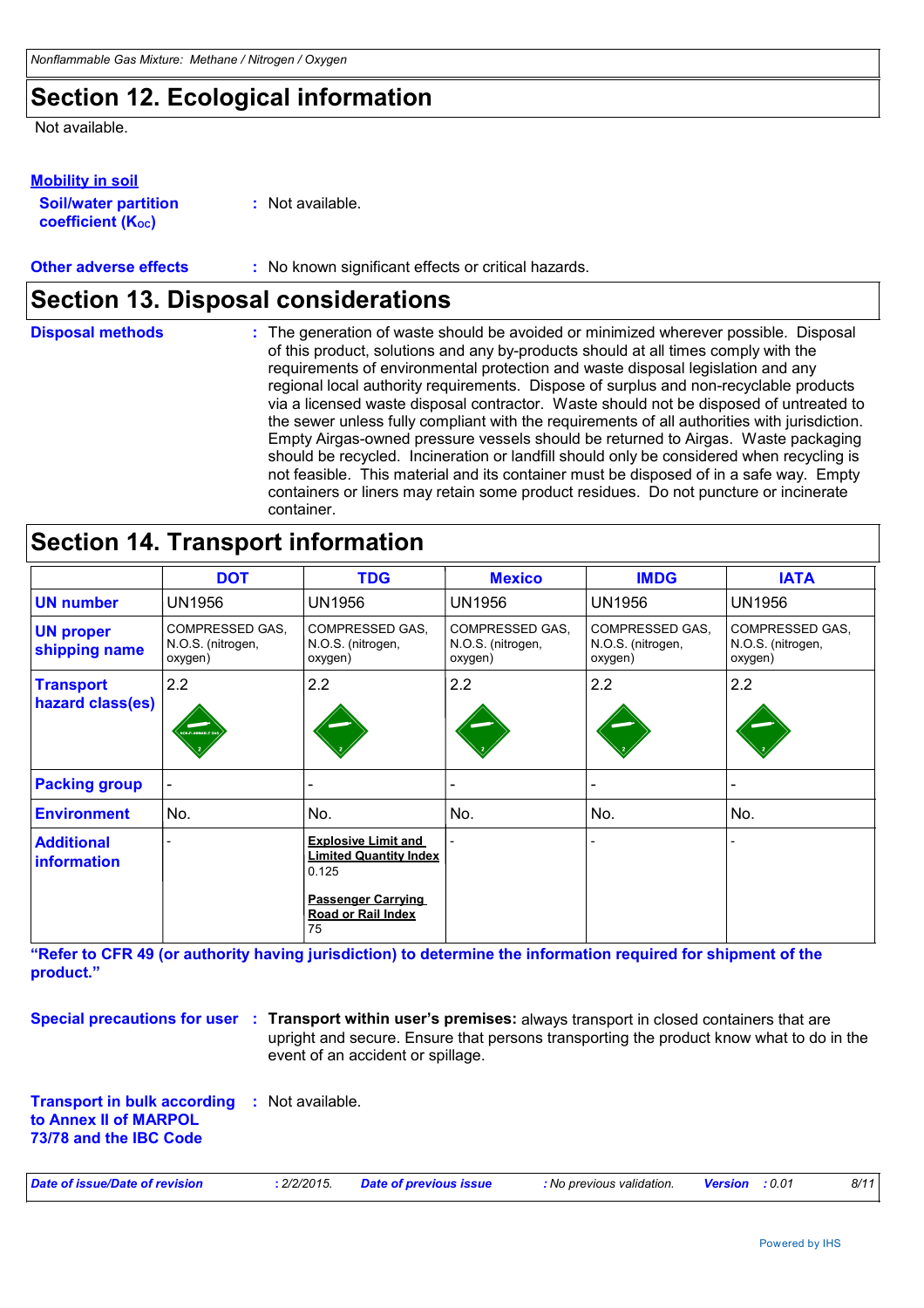# **Section 15. Regulatory information**

| <b>U.S. Federal regulations</b>                                                    | : TSCA 8(a) CDR Exempt/Partial exemption: Not determined                                                                                                                                                                                                                                                                                                                                                                                                                                                |
|------------------------------------------------------------------------------------|---------------------------------------------------------------------------------------------------------------------------------------------------------------------------------------------------------------------------------------------------------------------------------------------------------------------------------------------------------------------------------------------------------------------------------------------------------------------------------------------------------|
|                                                                                    | United States inventory (TSCA 8b): All components are listed or exempted.                                                                                                                                                                                                                                                                                                                                                                                                                               |
|                                                                                    | Clean Air Act (CAA) 112 regulated flammable substances: methane                                                                                                                                                                                                                                                                                                                                                                                                                                         |
| <b>Clean Air Act Section 112</b><br>(b) Hazardous Air<br><b>Pollutants (HAPs)</b>  | : Not listed                                                                                                                                                                                                                                                                                                                                                                                                                                                                                            |
| <b>Clean Air Act Section 602</b><br><b>Class I Substances</b>                      | : Not listed                                                                                                                                                                                                                                                                                                                                                                                                                                                                                            |
| <b>Clean Air Act Section 602</b><br><b>Class II Substances</b>                     | : Not listed                                                                                                                                                                                                                                                                                                                                                                                                                                                                                            |
| <b>DEA List I Chemicals</b><br>(Precursor Chemicals)                               | : Not listed                                                                                                                                                                                                                                                                                                                                                                                                                                                                                            |
| <b>DEA List II Chemicals</b><br><b>(Essential Chemicals)</b>                       | : Not listed                                                                                                                                                                                                                                                                                                                                                                                                                                                                                            |
| <b>SARA 302/304</b>                                                                |                                                                                                                                                                                                                                                                                                                                                                                                                                                                                                         |
| <b>Composition/information on ingredients</b><br>No products were found.           |                                                                                                                                                                                                                                                                                                                                                                                                                                                                                                         |
| <b>SARA 304 RQ</b><br><b>SARA 311/312</b>                                          | : Not applicable.                                                                                                                                                                                                                                                                                                                                                                                                                                                                                       |
| <b>Classification</b>                                                              | : Sudden release of pressure                                                                                                                                                                                                                                                                                                                                                                                                                                                                            |
| <b>Composition/information on ingredients</b><br>No products were found.           |                                                                                                                                                                                                                                                                                                                                                                                                                                                                                                         |
| <b>State regulations</b>                                                           |                                                                                                                                                                                                                                                                                                                                                                                                                                                                                                         |
| <b>Massachusetts</b>                                                               | : The following components are listed: NITROGEN; OXYGEN (LIQUID); METHANE                                                                                                                                                                                                                                                                                                                                                                                                                               |
| <b>New York</b>                                                                    | : None of the components are listed.                                                                                                                                                                                                                                                                                                                                                                                                                                                                    |
| <b>New Jersey</b>                                                                  | The following components are listed: NITROGEN; OXYGEN; METHANE                                                                                                                                                                                                                                                                                                                                                                                                                                          |
| <b>Pennsylvania</b>                                                                | The following components are listed: NITROGEN; OXYGEN; METHANE                                                                                                                                                                                                                                                                                                                                                                                                                                          |
| <b>Canada inventory</b>                                                            | : All components are listed or exempted.                                                                                                                                                                                                                                                                                                                                                                                                                                                                |
| <b>International regulations</b>                                                   |                                                                                                                                                                                                                                                                                                                                                                                                                                                                                                         |
| <b>International lists</b>                                                         | : Australia inventory (AICS): All components are listed or exempted.<br>China inventory (IECSC): All components are listed or exempted.<br>Japan inventory: Not determined.<br>Korea inventory: All components are listed or exempted.<br>Malaysia Inventory (EHS Register): Not determined.<br>New Zealand Inventory of Chemicals (NZIoC): All components are listed or exempted.<br>Philippines inventory (PICCS): All components are listed or exempted.<br>Taiwan inventory (CSNN): Not determined. |
| <b>Chemical Weapons</b><br><b>Convention List Schedule</b><br><b>I</b> Chemicals   | Not listed                                                                                                                                                                                                                                                                                                                                                                                                                                                                                              |
| <b>Chemical Weapons</b><br><b>Convention List Schedule</b><br><b>Il Chemicals</b>  | : Not listed                                                                                                                                                                                                                                                                                                                                                                                                                                                                                            |
| <b>Chemical Weapons</b><br><b>Convention List Schedule</b><br><b>III Chemicals</b> | : Not listed                                                                                                                                                                                                                                                                                                                                                                                                                                                                                            |
| <b>Date of issue/Date of revision</b>                                              | 9/11<br>: 2/2/2015.<br><b>Date of previous issue</b><br>: No previous validation.<br>Version : 0.01                                                                                                                                                                                                                                                                                                                                                                                                     |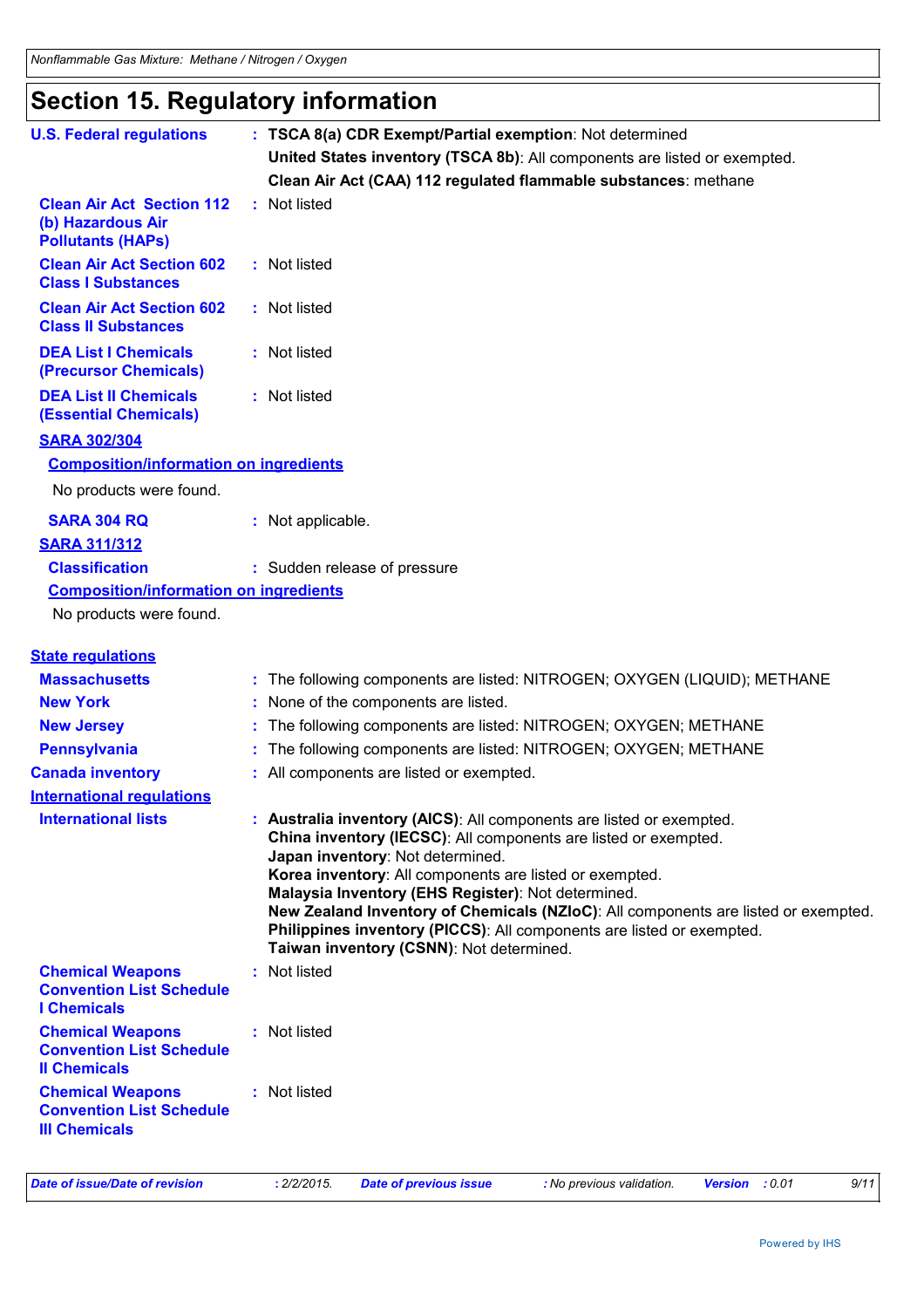### **Section 15. Regulatory information**

### **Canada**

| <b>WHMIS (Canada)</b> | $:$ Class A: |
|-----------------------|--------------|
|                       | <b>CEPAT</b> |
|                       | Canadia      |
|                       | Canadia      |
|                       |              |

**oxic substances**: The following components are listed: Methane **Canadian ARET**: None of the components are listed. In NPRI: The following components are listed: Volatile organic compounds **Alberta Designated Substances**: None of the components are listed. **Ontario Designated Substances**: None of the components are listed. **Quebec Designated Substances**: None of the components are listed. Compressed gas.

### **Section 16. Other information**

**Canada Label requirements :** Class A: Compressed gas.

**Hazardous Material Information System (U.S.A.)**



**Caution: HMIS® ratings are based on a 0-4 rating scale, with 0 representing minimal hazards or risks, and 4 representing significant hazards or risks Although HMIS® ratings are not required on SDSs under 29 CFR 1910. 1200, the preparer may choose to provide them. HMIS® ratings are to be used with a fully implemented HMIS® program. HMIS® is a registered mark of the National Paint & Coatings Association (NPCA). HMIS® materials may be purchased exclusively from J. J. Keller (800) 327-6868.**

**The customer is responsible for determining the PPE code for this material.**

**National Fire Protection Association (U.S.A.)**



**Reprinted with permission from NFPA 704-2001, Identification of the Hazards of Materials for Emergency Response Copyright ©1997, National Fire Protection Association, Quincy, MA 02269. This reprinted material is not the complete and official position of the National Fire Protection Association, on the referenced subject which is represented only by the standard in its entirety.**

**Copyright ©2001, National Fire Protection Association, Quincy, MA 02269. This warning system is intended to be interpreted and applied only by properly trained individuals to identify fire, health and reactivity hazards of chemicals. The user is referred to certain limited number of chemicals with recommended classifications in NFPA 49 and NFPA 325, which would be used as a guideline only. Whether the chemicals are classified by NFPA or not, anyone using the 704 systems to classify chemicals does so at their own risk.**

#### **History**

| Date of printing                         | : 2/2/2015.               |
|------------------------------------------|---------------------------|
| Date of issue/Date of<br><b>revision</b> | : 2/2/2015.               |
| Date of previous issue                   | : No previous validation. |
| <b>Version</b>                           | : 0.01                    |